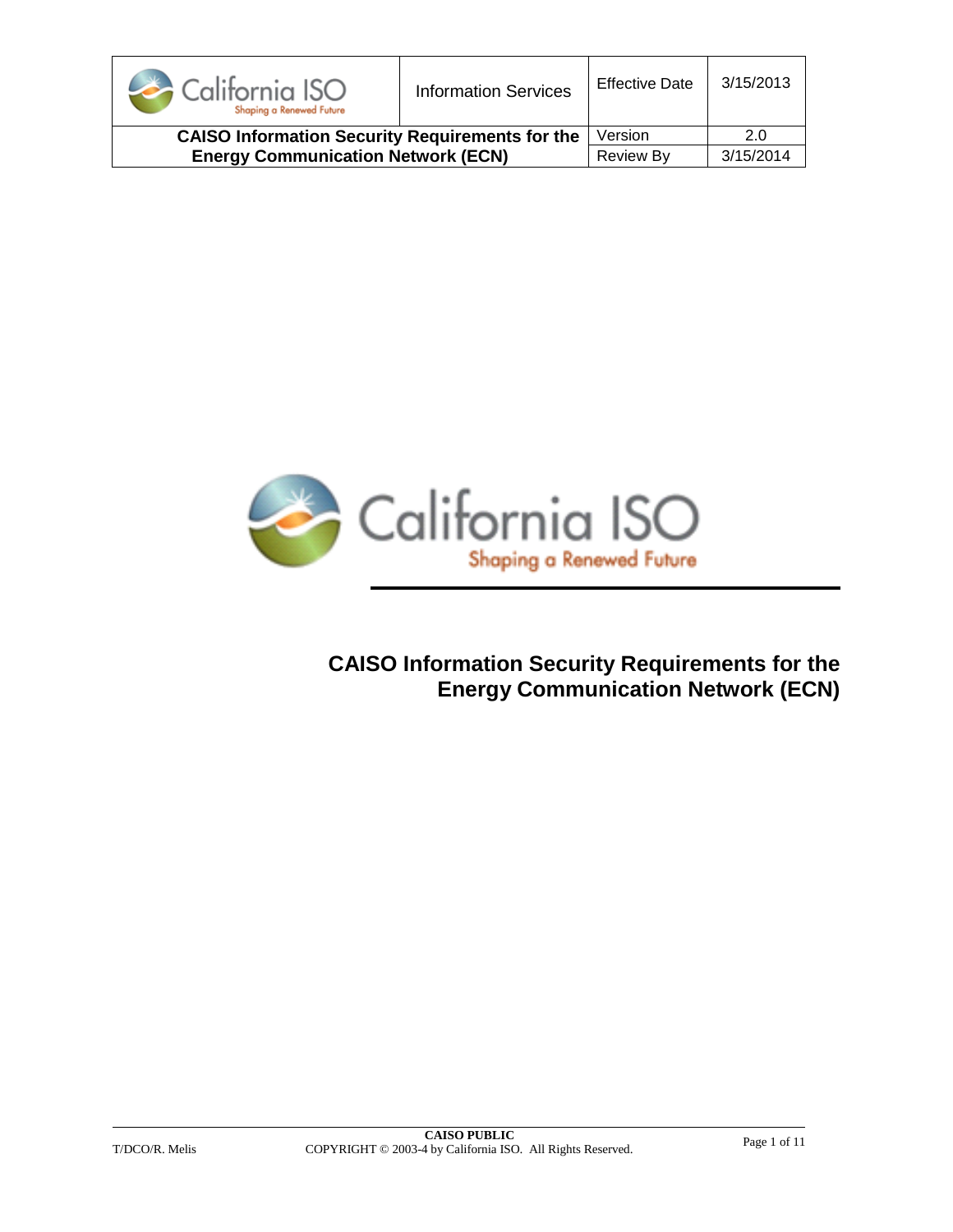

**CAISO Information Security Requirements for the Energy Communication Network (ECN)** Version 2.0 Review By 3/15/2014

### **REVISION HISTORY**

| <b>VERSION</b> | <b>DATE</b> | <b>DESCRIPTION</b>                                                                                                                                                                         |  |
|----------------|-------------|--------------------------------------------------------------------------------------------------------------------------------------------------------------------------------------------|--|
| DRAFT 0.1      | 11/27/2002  | <b>Initial Draft</b>                                                                                                                                                                       |  |
| 1.0            | 10/13/2003  | <b>Initially Released Version</b>                                                                                                                                                          |  |
| 1.1            | 11/15/2005  | Minor clean-up.                                                                                                                                                                            |  |
| 1.2            | 05/30/2006  | New logo and appendix change                                                                                                                                                               |  |
|                | 08/28/2008  | Reviewed, no changes needed                                                                                                                                                                |  |
|                | 09/04/2009  | Annual Review, no changes needed                                                                                                                                                           |  |
| 1.3            | 04/28/2011  | Updated hyperlink to CPNI.                                                                                                                                                                 |  |
| 2.0            | 03/12/2013  | Removed table 1. Modified acceptable use section to<br>not regarding communication activities on the ECN.<br>Removed old reference to CUDA in favor of Public Key<br>Infrastructure (PKI). |  |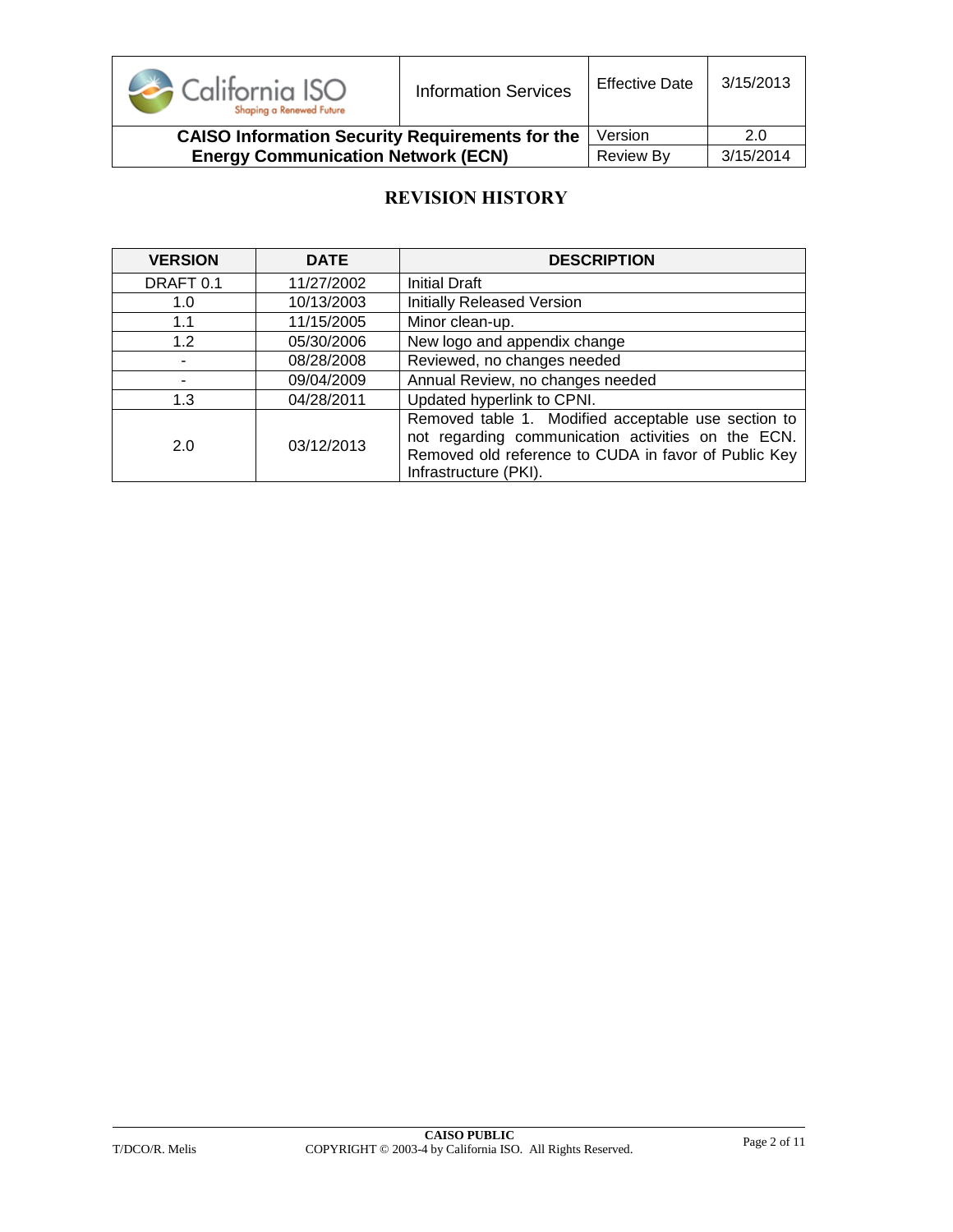

**Effective Date** 

3/15/2013

| <b>CAISO Information Security Requirements for the   Version</b> |             |           |
|------------------------------------------------------------------|-------------|-----------|
| <b>Energy Communication Network (ECN)</b>                        | I Review Bv | 3/15/2014 |

#### **TABLE OF CONTENTS**

|                  | 1.1.             |  |
|------------------|------------------|--|
| 2.               |                  |  |
| 3.               |                  |  |
|                  | 3.1              |  |
|                  | 3.2 <sub>1</sub> |  |
|                  | 3.2.1.<br>3.2.2. |  |
|                  |                  |  |
|                  | 4.1.             |  |
|                  | 4.2.             |  |
|                  | 4.3.             |  |
|                  | 4.4.<br>4.5.     |  |
| 5.               |                  |  |
|                  |                  |  |
| 6.               |                  |  |
| $\overline{7}$ . |                  |  |
| 8.               |                  |  |
| 9.               |                  |  |
| 10.              |                  |  |
|                  |                  |  |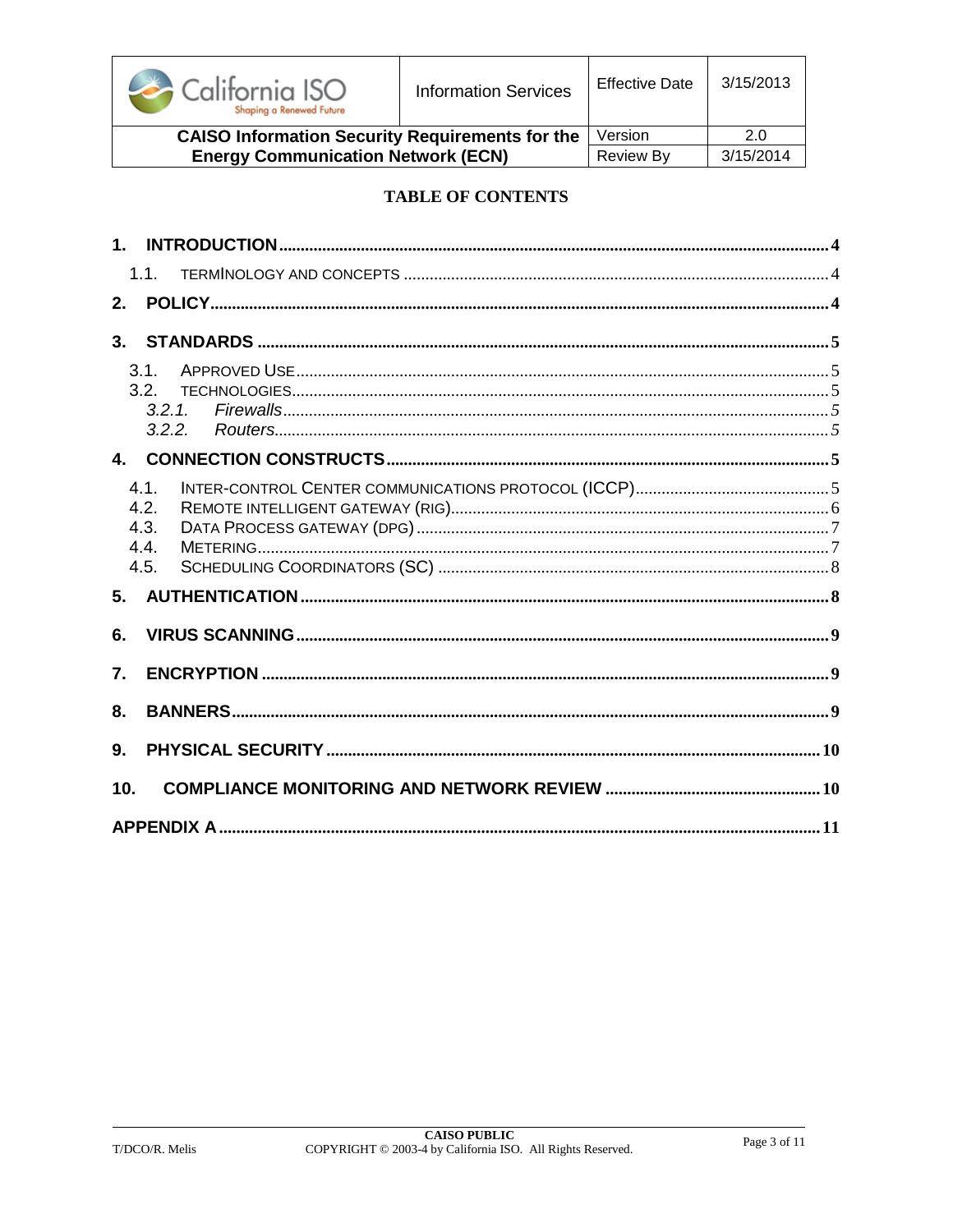| California ISO<br>Shaping a Renewed Future             | <b>Information Services</b> | <b>Effective Date</b> | 3/15/2013 |
|--------------------------------------------------------|-----------------------------|-----------------------|-----------|
| <b>CAISO Information Security Requirements for the</b> |                             | Version               | 2.0       |
| <b>Energy Communication Network (ECN)</b>              |                             | <b>Review By</b>      | 3/15/2014 |

## <span id="page-3-0"></span>**1. INTRODUCTION**

This document is in support of the California ISO (CAISO) stated Information Security to safeguard the reliable delivery of electricity, to facilitate markets, and to ensure equal access to a 25,526 circuit mile "electron highway." Security is paramount in order to maintain the reliability of the California and neighboring states power grids and to settle the California electricity markets.

This document outlines the Information Security policy, standards, and guidelines for CAISO Connected Subscribers (CS) who utilizes the dedicated shared, high-reliability, and highbandwidth communications network established by the CAISO called the Energy Communications Network (ECN) for CS to CAISO connectivity as well as CS to CS connectivity.

This document complies with the NERC Security Standards. Also note, if you are a WECC member, you may also be subject to comply with the WECC WON Policy.

### <span id="page-3-1"></span>**1.1. TERMINOLOGY AND CONCEPTS**

Logical Security – Describes the characteristics of access control devices that protect systems and data from unauthorized access.

Physical Security – Describes the physical environment in which access control to systems and data is defined.

## <span id="page-3-2"></span>**2. POLICY**

Information is a critical and valuable asset for the CAISO where strict confidentiality must be maintained. Protecting information assets from unauthorized, incorrect or accidental access, use, modification, destruction or disclosure is every employee and user's responsibility and obligation. ECN access connectivity must be designed, developed, built, configured and maintained in such a way that only authorized users have access to all information and every tool permitted to do their job and nothing else.

The CAISO Information Security department is responsible for developing, implementing, and maintaining the CAISO ECN Access Policy and the related Procedures. The Information Security department is also responsible for developing ECN access security requirements and specifications.

Compliance with this Policy is mandatory. Non-compliance or a violation of this Policy is a serious offense and may result in the user's revocation of ECN access service.

#### T/DCO/R. Melis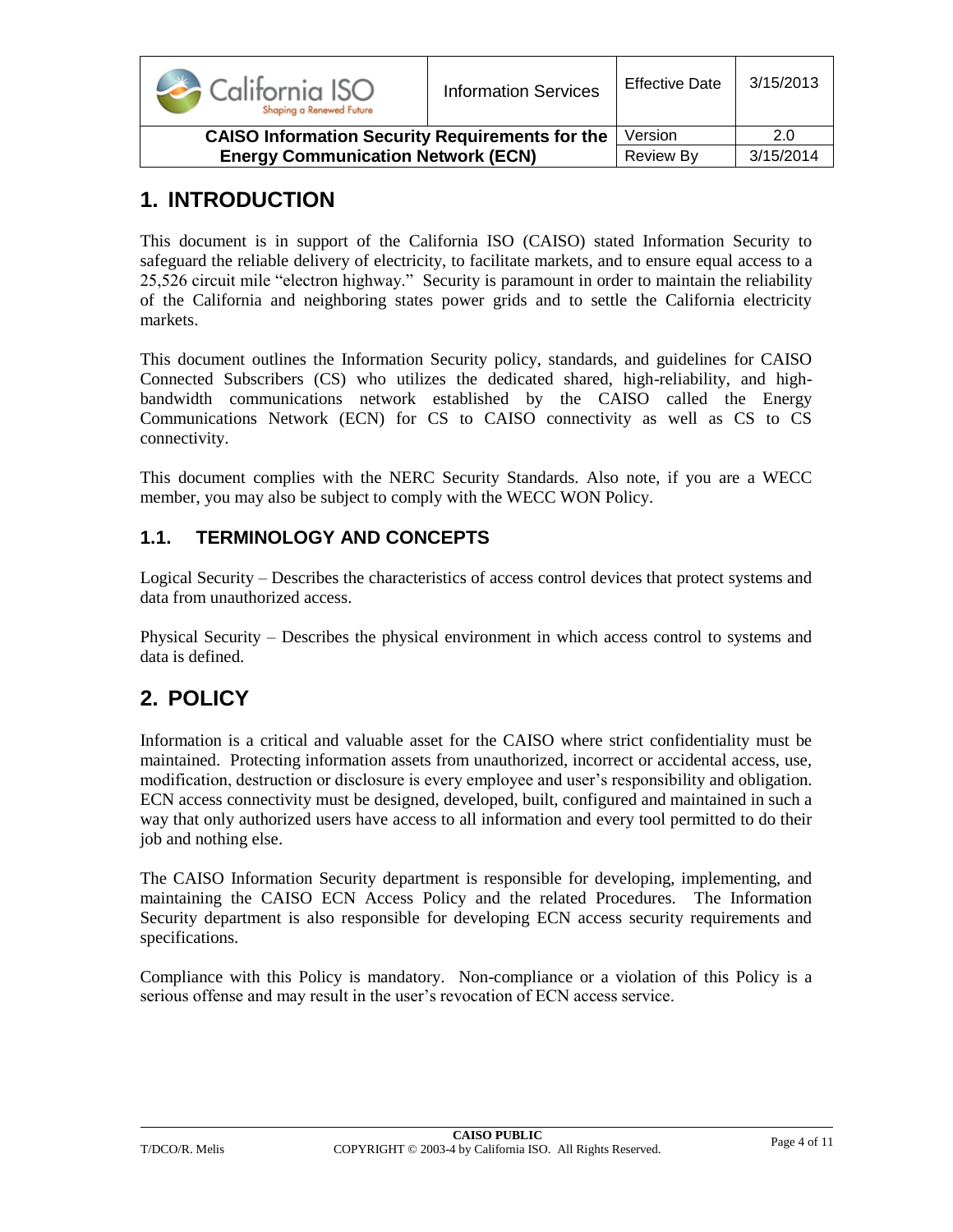

| <b>CAISO Information Security Requirements for the Version</b> |           | 2.0       |
|----------------------------------------------------------------|-----------|-----------|
| <b>Energy Communication Network (ECN)</b>                      | Review By | 3/15/2014 |

## <span id="page-4-0"></span>**3. STANDARDS**

### <span id="page-4-1"></span>**3.1. APPROVED USE**

Authorized Users of the ECN may use the ECN to communicate to the CAISO and to other CS's on the ECN as agreed upon by and between each CS. All CS's should consider the ECN as an untrusted network and should take appropriate steps to protect themselves (least privileged access, use of antivirus, only use known ports and services, etc.).

### <span id="page-4-3"></span><span id="page-4-2"></span>**3.2. TECHNOLOGIES**

#### **3.2.1. Firewalls**

Firewalls may be required according to the requirements detailed in Section 4 and Appendix A. Please refer to these sections for further information.

For configurations that require firewalls to be installed, best practices recommend you select one of the certified firewall products found at:

<https://www.icsalabs.com/icsa/product.php?tid=fghhf456fgh>

Best practices for deploying firewalls can be found at:

[http://www.cpni.gov.uk/Documents/Publications/2005/2005007\\_TN1004\\_Understanding](http://www.cpni.gov.uk/Documents/Publications/2005/2005007_TN1004_Understanding_firewalls.pdf) [\\_firewalls.pdf](http://www.cpni.gov.uk/Documents/Publications/2005/2005007_TN1004_Understanding_firewalls.pdf)

#### <span id="page-4-4"></span>**3.2.2. Routers**

The perimeter router connecting the CS to the ECN shall be configured to restrict both ingress and egress traffic using Access Control Lists (ACLs). Ingress ACLs shall be designed to only allow trusted hosts and protocols. Egress ACLs shall be designed to only allow only traffic from assigned local IP addresses. Each CS is responsible for providing business justification for each of the protocols allowed to traverse their perimeter router.

The ECN was established and designed to safeguard the reliable delivery of electricity, to facilitate markets, and to ensure equal access to a 25,526 circuit mile "electron highway." Due to the risk of reliability associated with "router peering", peering between the local CS router and the ECN core routers is strictly prohibited, unless the local CS router is managed by the ECN communications provider.

## <span id="page-4-5"></span>**4. CONNECTION CONSTRUCTS**

### <span id="page-4-6"></span>**4.1. INTER-CONTROL CENTER COMMUNICATIONS PROTOCOL (ICCP)**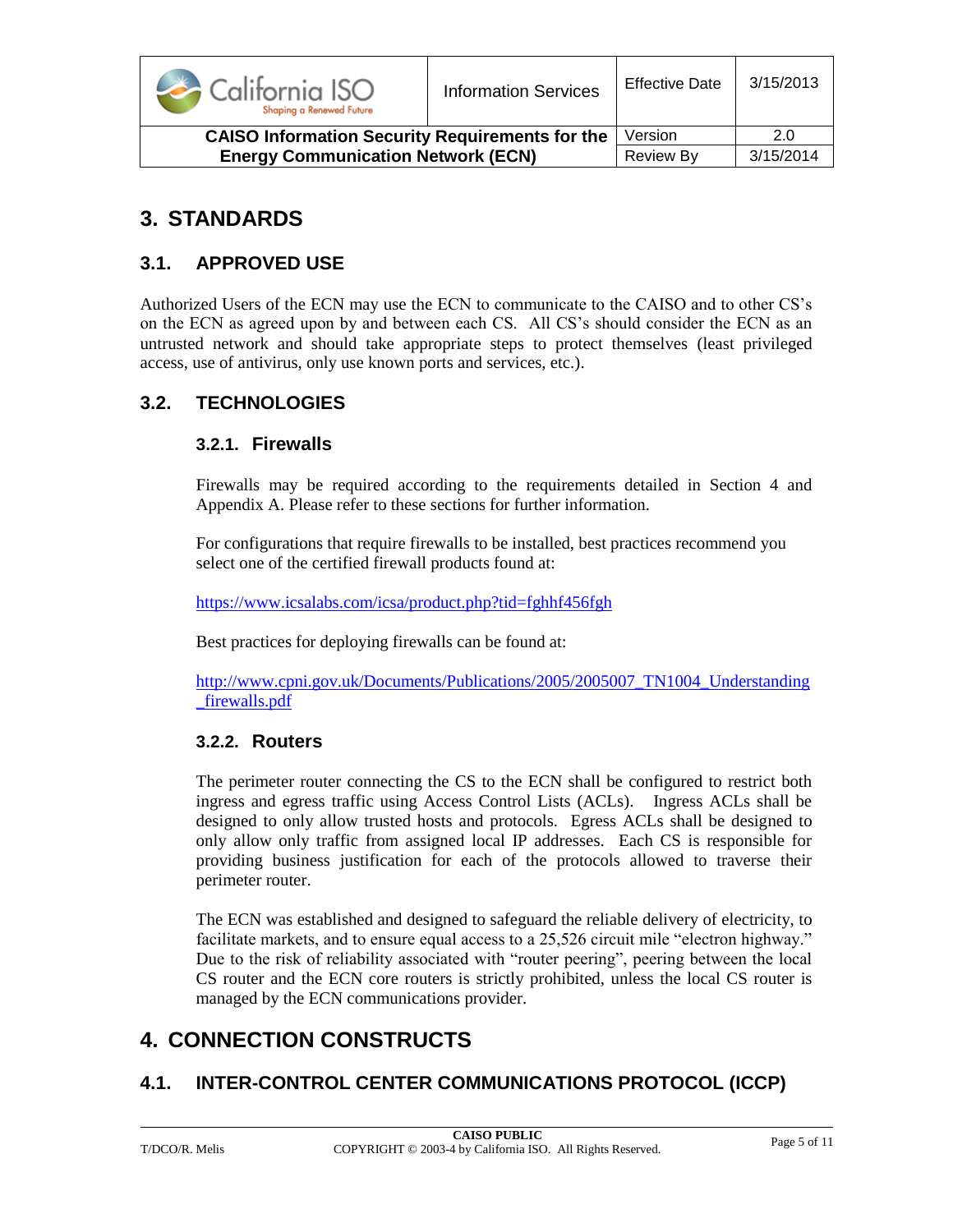| California ISO<br>Shaping a Renewed Future             | <b>Information Services</b> | <b>Effective Date</b> | 3/15/2013 |
|--------------------------------------------------------|-----------------------------|-----------------------|-----------|
| <b>CAISO Information Security Requirements for the</b> |                             | Version               | 2.0       |
| <b>Energy Communication Network (ECN)</b>              |                             | <b>Review By</b>      | 3/15/2014 |

The Inter-Control Center Communications Protocol (ICCP – IEC60870-6 TASE.2), also known as TASE.2, was developed to allow two or more utilities to exchange real-time data, schedule, and control commands. When ICCP was developed, communication security was not given a high priority in the design of the protocol, thus making it inherently insecure. With the increase of interconnecting systems brought on by deregulation and the Internet revolution, ICCP faces more threats today then ever before. Additional information on ICCP security can be found at [www.epri.com.](http://www.epri.com/)

To increase reliability and reduce the risk associated with ICCP traffic, all ICCP communications will be established over the ECN. Logical separation between CS's SCADA ICCP devices and the ECN will be provided by a firewall. CSs' SCADA ICCP devices shall have logical (provided by firewall) or physical separation from RIGs', DPGs', revenue meters, Scheduling Coordinators, and a CS's LAN/WAN. The gateway for SCADA ICCP traffic must be a physically separate device than the gateway that supports CS's LAN/WAN communications. All SCADA ICCP communication equipment shall be in a physically secured area. All CS's are required to sign the CAISO Connectivity Security Requirements document.

In addition to these requirements, if you are a member of the WECC and connect to the WON (WECC Operations Network), you must comply with the WECC Operations Network (WON) Security Policy For Official Use By WECC Members document located at [www.wecc.biz.](http://www.wecc.biz/)

See Appendix A for an illustration of the required logical separation. Physical separation can be achieved by strategically removing the depicted links.

## <span id="page-5-0"></span>**4.2. REMOTE INTELLIGENT GATEWAY (RIG)**

The Remote Intelligent Gateway (RIG) is a system for collection and transmission of data between Generators' sites and other monitoring and supervisory control sites. RIGs are generally installed at generation facilities that participate in Automatic Generation Control (AGC). RIGs provide the ability, in real-time, to collect data and distribute supervisory control commands to and from generation and transmission/distribution sites, and transfer this data to and from multiple central monitoring and supervisory control sites. This exchange of data is performed using local interface units, or RIGs. To ensure secure communications, all RIG devices rely on the CAISO Public Key Infrastructure (PKI) to provide strong authentication and encrypted communications. To find out more about the RIG and PKI program, please refer to the documentation located at <http://www.caiso.com/pubinfo/info-security/index.html> for further details.

To increase reliability and reduce the risk associated with RIG traffic, all RIG communications will be accomplished over the ECN. RIG devices have the option to connect directly to the ECN or logically via the CS's router. RIG devices shall have logical or physical separation from DPGs', revenue meters, Scheduling Coordinators, and a CS's LAN/WAN. Logical separation can be achieved using a firewall or a set of router ACL's as described in Appendix A. The gateway for RIG traffic must be a physically separate device than the gateway that supports CS's LAN/WAN communications. All RIGs' and RIG communication equipment shall be in a physically secured area. All CS's are required to sign the CAISO Connectivity Security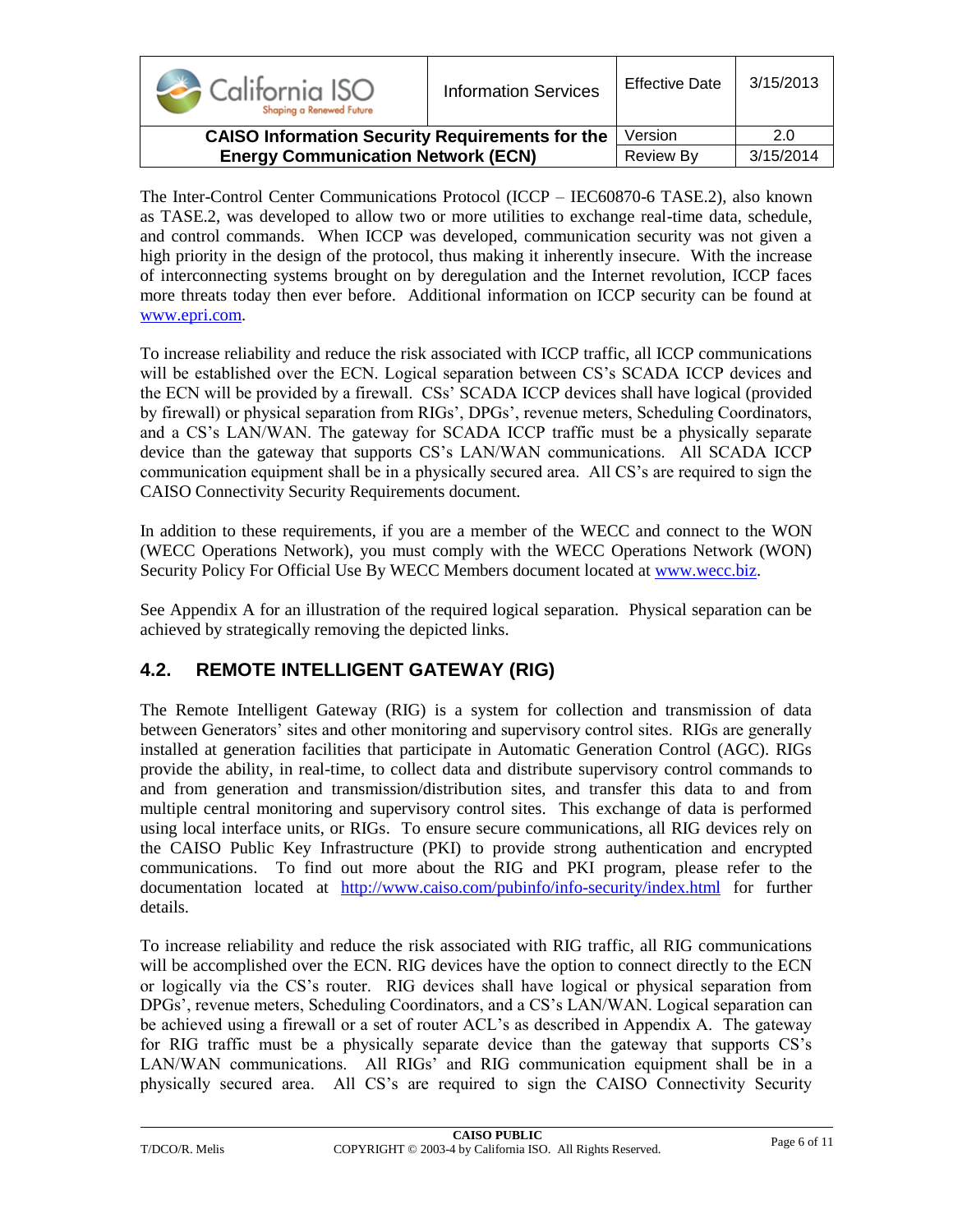

Requirements document, located at <http://www.caiso.com/pubinfo/info-security/index.html> for further details.

See Appendix A for an illustration of the required logical separation. Physical separation can be achieved by strategically removing the depicted links.

## <span id="page-6-0"></span>**4.3. DATA PROCESS GATEWAY (DPG)**

In accordance with the requirements of the CAISO Tariff, the CA ISO initiated a project for the establishment of a direct monitoring and communication's system for Non-AGC Generating Units and Participating Loads. The technology that the CAISO Direct Telemetry Working Group selected for meeting these requirements and standards is generically referred to as a Data Processing Gateway (DPG) unit. To ensure secure communications, all DPG devices rely on the CAISO PKI to provide strong authentication and encrypted communications. To find out more about the DPG and PKI program go to<http://www.caiso.com/pubinfo/info-security/index.html> for further details.

DPGs' have the option to transmit data to the CAISO over the Internet or the ECN. In this document we are only addressing ECN connectivity. The ECN provides increased reliability and reduces risk compared to the Internet option. DPG devices shall have logical (e.g. firewall) or physical separation from SCADA ICCP devices. DPGs' shall also have logical (e.g. firewall or router ACL's) or physical separation from RIGs', Revenue Meters, Schedule Coordinators, and CS's LAN/WAN. The gateway for DPG traffic must be a physically separate device from the gateway that supports CS's LAN/WAN communications. All DPGs' and DPG communication equipment shall be in a physically secured area. All CS's are required to sign the CAISO Connectivity Security Requirements document, which can be located at http://www.caiso.com/pubinfo/info-security/index.html.

See Appendix A for an illustration of the required logical separation. Physical separation can be achieved by strategically removing the depicted links.

### <span id="page-6-1"></span>**4.4. METERING**

For market settlement purposes, an accurate method is needed to determine the amount of energy being delivered into and out of the transmission grid. This will involve the use of revenue quality metering at all generating units, tie points, or any locations that are electrically connected to the transmission grid under CAISO jurisdiction. The CAISO is responsible for establishing and maintaining the revenue meter data acquisition and processing system (MDAS). MDAS will acquire revenue quality meter data for use in the CAISO's settlement and billing process.

To increase reliability and reduce the risk associated with MDAS traffic, all MDAS communications will be accomplished over the ECN. MDAS devices shall have logical (e.g. firewall) or physical separation from SCADA ICCP devices. MDAS devices shall also have logical (e.g. firewall or router ACL's) or physical separation from RIGs', Scheduling Coordinators, and a CS's LAN/WAN.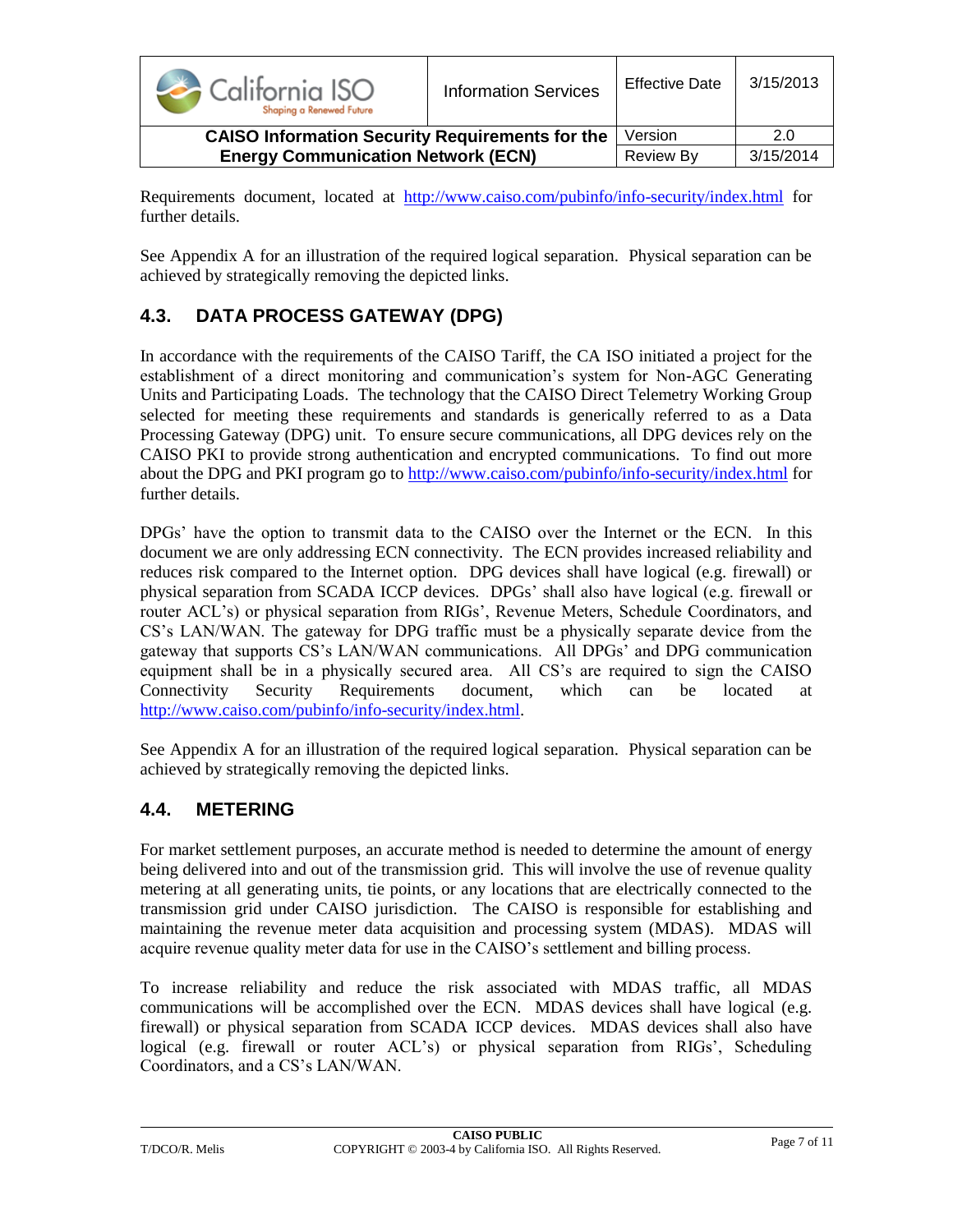| California ISO<br>Shaping a Renewed Future             | <b>Information Services</b> | <b>Effective Date</b> | 3/15/2013 |
|--------------------------------------------------------|-----------------------------|-----------------------|-----------|
| <b>CAISO Information Security Requirements for the</b> |                             | Version               | 2.0       |
| <b>Energy Communication Network (ECN)</b>              |                             | <b>Review By</b>      | 3/15/2014 |

The gateway for MDAS traffic must be a physically separated device from the gateway that supports CS's LAN/WAN communications. All MDAS and MDAS communication equipment shall be in a physically secured area. All CS's are required to sign the CAISO Connectivity Security Requirements document, which is located at http://www.caiso.com/pubinfo/infosecurity/index.html.

See Appendix A for an illustration of the required logical separation. Physical separation can be achieved by strategically removing the depicted links.

## <span id="page-7-0"></span>**4.5. SCHEDULING COORDINATORS (SC)**

Scheduling Coordinators (SC) is certified to submit energy schedules and bids directly to the CAISO. The CAISO settles directly with the Scheduling Coordinators for market transactions such as supplemental energy, ancillary services, congestion, wheeling, imbalance energy and unaccounted-for energy.

Some of the CAISO applications require SC's to submit transactions via the Internet while other applications require them to submit transactions via the ECN. In this document we are only addressing ECN connectivity.

SC's connected to the ECN to submit transactions shall have logical (e.g. firewall) or physical separation from SCADA ICCP devices. SC devices shall also have logical (e.g. firewall or router ACL's) or physical separation from RIGs', DPGs', and Revenue Meters. The gateway for SC's traffic must be a physically separated device than the gateway that supports SCADA ICCP, RIGs', DPGs', and Revenue Meters. All CS's are required to sign the CAISO Connectivity Security Requirements document, which can be located at http://www.caiso.com/pubinfo/infosecurity/index.html.

See Appendix A for an illustration of the required logical separation. Physical separation can be achieved by strategically removing the depicted links.

## <span id="page-7-1"></span>**5. AUTHENTICATION**

Each of the Connection Constructs listed in Section 4 must enforce authentication. Implementation of the following passwords standards is subject to the restrictions of the operating systems or security software. The intent of these standards is to maximize ease-of-use without sacrificing security for any portion of the computing infrastructure and communications environment. Password minimum-security requirements include:

- Passwords must be a minimum of eight characters in length.
- Passwords must be alphanumeric.
- Passwords must have at least two numeric characters.
- Passwords must not contain the user ID, logon ID or their reverse.
- Passwords may be initially assigned by an Administrator, but must be changed at initial logon by the user. The user changes the password thereafter to maintain security and access control.
- Passwords must be set to expire annually.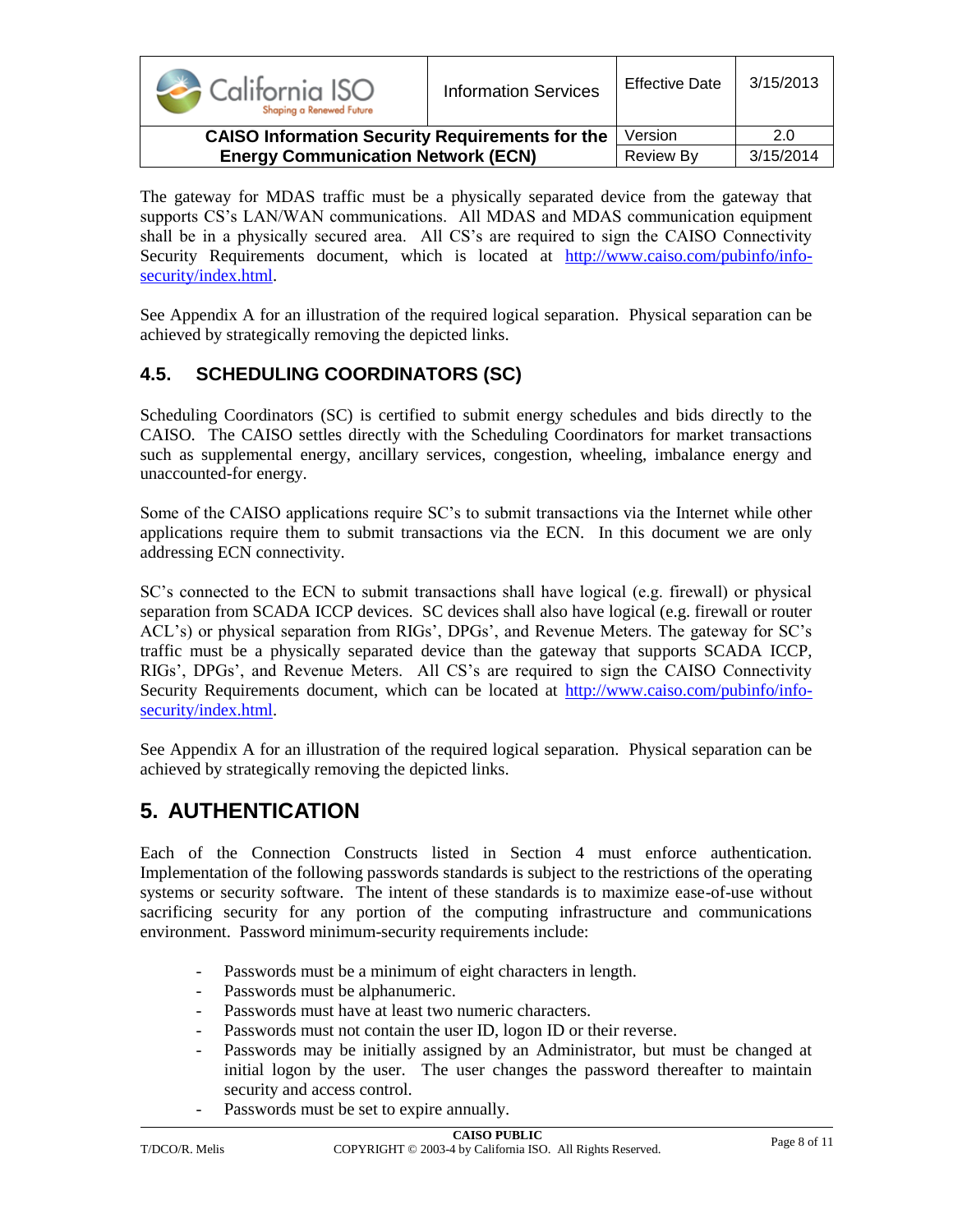| California ISO<br>Shaping a Renewed Future             | <b>Information Services</b> | <b>Effective Date</b> | 3/15/2013 |
|--------------------------------------------------------|-----------------------------|-----------------------|-----------|
| <b>CAISO Information Security Requirements for the</b> |                             | Version               | 2.0       |
| <b>Energy Communication Network (ECN)</b>              |                             | <b>Review By</b>      | 3/15/2014 |

- Passwords must not contain three or more consecutive occurrences of the same character (e.g., 222, or aaa).
- Password must not contain four or more characters in a sequential order (e.g., 1234, or abcd).
- Users must keep their password secret.
- Users must not share their password with anyone
- Default passwords must be changed when products are installed.

RIG, DPG, and some SCs' applications require the use of the CAISO PKI. See this specific application documentation for their authentication requirements, which is located at http://www.caiso.com/pubinfo/info-security/index.html.

## <span id="page-8-0"></span>**6. VIRUS SCANNING**

The use of virus scanning software is required where technically feasible.

# <span id="page-8-1"></span>**7. ENCRYPTION**

The RIG, DPG, and some SC's applications require encryption. These applications are required to comply with the CAISO PKI program. Information can be found at http://www.caiso.com/pubinfo/info-security/index.html.

## <span id="page-8-2"></span>**8. BANNERS**

All network devices (e.g., routers, firewalls, etc.) connected to the CAISO ECN must have the following CAISO approved login banner or equivalent installed.

CAISO approved login banner:

#### \*\*\* AUTHORIZED USERS ONLY \*\*\*

This is a Private computer system. It is for authorized use only. Users (authorized or unauthorized) have no explicit or implicit expectation of privacy.

Any or all uses of this system and all files may be intercepted, monitored, recorded, copied, audited, inspected, and disclosed to authorized site and law enforcement personnel. By using this system, the user consents to such interception, monitoring, recording, copying, auditing, inspection, and disclosure at the discretion of authorized site.

Unauthorized or improper use of this system may result in administrative disciplinary action and civil and criminal penalties. By continuing to use this system you indicate your awareness of and consent to these terms and conditions of use. LOG OFF IMMEDIATELY if you do not agree to the conditions stated in this warning.

#### \*\*\* AUTHORIZED USERS ONLY \*\*\*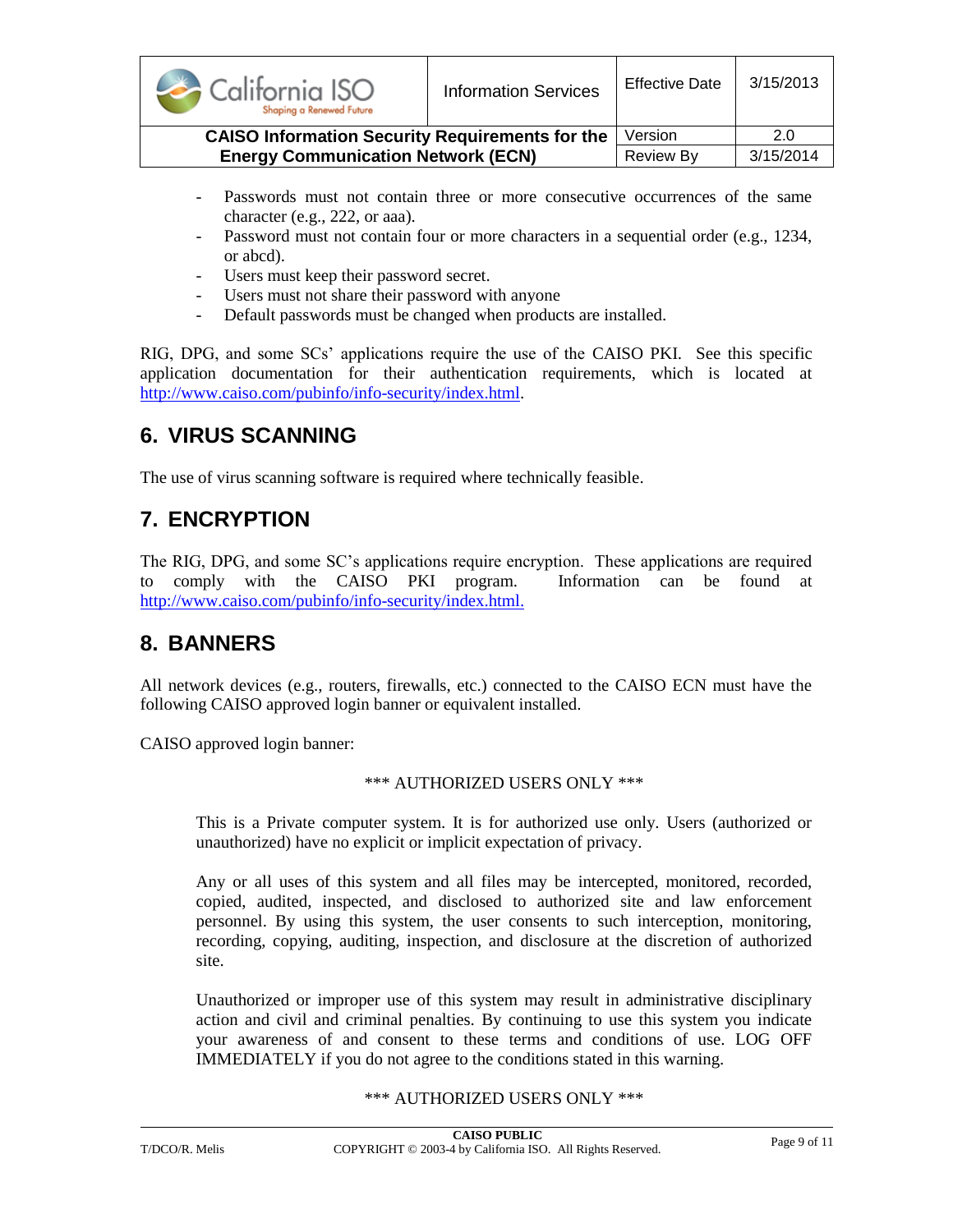

# <span id="page-9-0"></span>**9. PHYSICAL SECURITY**

CAISO requires that computer and networking equipment associated with the ECN connections be physically secured from unauthorized access.

## <span id="page-9-1"></span>**10. COMPLIANCE MONITORING AND NETWORK REVIEW**

All CS's are required to sign the CE Connectivity Security Requirements and Agreement document. This document outlines compliance and review requirements. Please refer to the documentation located at http://www.caiso.com/pubinfo/info-security/index.html for further details.